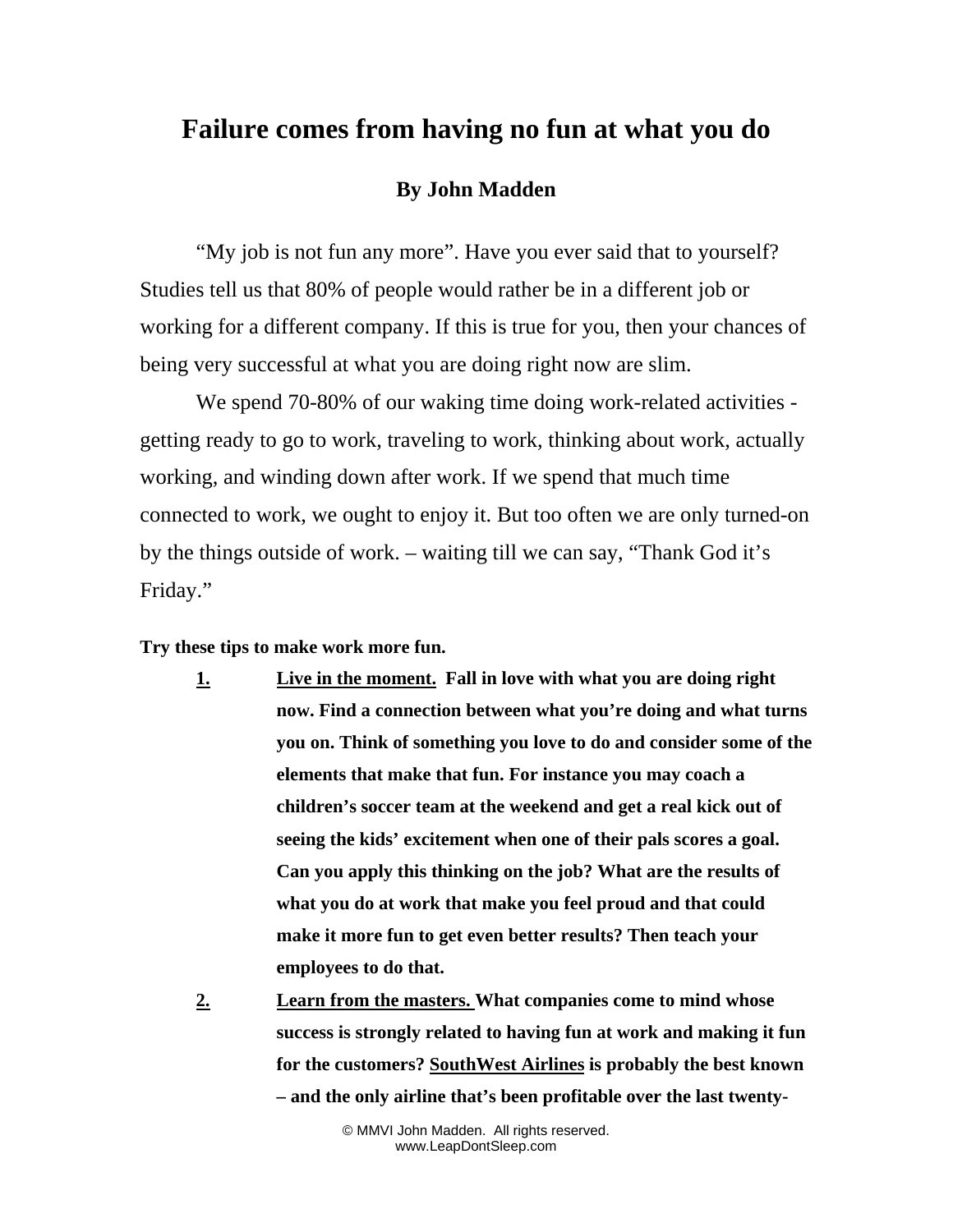**five years continuously. The Fish Market in Seattle is another, where your fish flies through the air as they entertain and serve you at the same time. Just today, before I came back to finish this article, I went by Great Harvest Bread - on Central at Woodlawn in Wichita, Kansas - to have one of their great sandwiches and a cup of coffee. A charming smiling lady standing by the cash register greeted me. I told her I was in for a sandwich, upon which she boasted, "We have a great sandwich maker here" – and she meant a real person. The two young men working on orders were immediately attentive with rapid one-liners to make you smile and feel at home. Before long the place was filling up with more early lunchers and bread buyers like me, and several of us struck up conversations about this fun bakery and mini bistro café which gives you a free slice of any of their breads, and offers most appetizing scones, cookies, and muffins. The coffee was good and really hot, the way I like it - good enough to sue for, as that McDonald's customer might say! But it was the employees there, accompanied by the owner, Tim, who made it a fun experience for us, the customers. There are many places like this with great food and décor, but without the personal touch and fun experience that I got today at Great Harvest Bread. I visited with Tim to compliment him on his great team. As I did, two ladies visiting the city stopped to ask if he was the owner and thanked him profusely, showering compliments about his staff. I asked him how he does it. He said, "I do a lot of screening to find success-minded people like these who want to have fun taking care of our customers. Isn't it a coincidence that SouthWest Airlines does exactly the same! Try it today! Inspire, recognize, and encourage your employees to think and act like that, so they'll have more fun at work, and they'll want to come back tomorrow.**